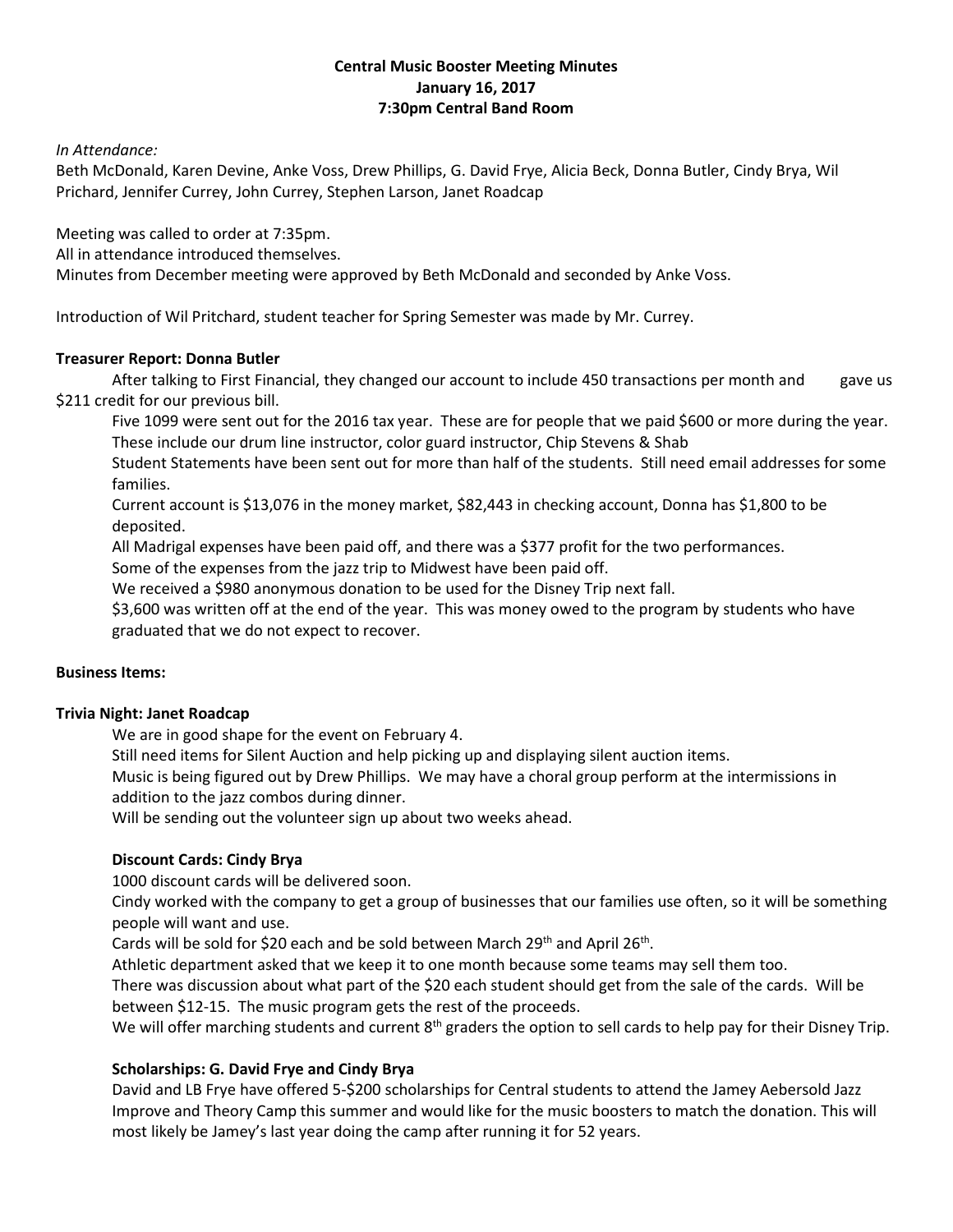David asked that the scholarship application dates be moved up to an earlier date and decisions made earlier as some of these camps are really expensive, and some instrument sections are full before we get our scholarships distributed.

David talked to Aebersold and they said that if we send 5 students, they would discount tuition by \$50 (or \$100 per bass players and drummers). Boosters would go through applications and rank for Aebersold scholarships; David will have some input in the process.

Cindy Brya said the scholarship process may need to be reevaluated.

Currently we have three parts to the application, essay, instructor input, and participation in

fundraising. Three outside teachers then look at the essays and info and rank the applications.

In the last two years we have given out 7 scholarships of between \$150 and \$200.

In past years we have given out \$5000 to \$6000 in scholarship money.

David Frye suggested that we need to invest in the music education of the students to keep the quality we have in the program.

John Currey said that our program had much less money in bank accounts when they were offering \$5,000 to \$6,000 in scholarships.

Donna Butler added that we need to have some money to cover marching band fees that never get paid each year. She estimated that between 20% and 30% of marching students never pay the \$100 fee.

Beth McDonald moved to increase the total amount that the boosters give out in scholarships to \$5,000. Janet Roadcap seconded the motion.

Scholarship money will go to students in band, choir, orchestra, marching band. No scholarships will be given to theater students because they have a separate booster organization and theater students do not do fundraising for the music department that goes to pay for these scholarships.

There is a separate scholarship fund for Drum Majors because they are required to go to camp, so the program pays their way.

We will revise the scholarship application and get it out in early February.

Jennifer Currey asked that the application be due about 10 days after it is announced.

Cindy Brya asked that students who receive scholarships be recognized at the band awards night in May.

## **Choir Report: Stephen Larson**

Field Trip to Medieval Times in Schaumburg will be March 15. Cost will be \$66 per student. Students will clinic with Dr. Robert Sinclair at Vandercook College of Music.

## **Jazz Report:**

## **Swing Central: Karen Devine**

February 24<sup>th</sup> is Swing Central at the Champaign Country Club. The menu and price will be the same as last year. The cake will be donated this year.

Tickets will be \$30 for dinner and dancing, \$20 for student dinner and dance, \$10 for student dance ticket, \$15 for adult dance ticket.

David Frye, Mike Anderson, and Knox Array will be setting up sound and lights for the evening.

Last year we had 350 people come to Swing Central but we didn't make much money.

May consider increasing ticket price. We need to get sponsors for the event.

There will be a Signup Genius sent out for all of the February events to recruit volunteers.

We need to get the word out to middle school parents that only parent volunteers can come without paying,

and that middle school students need to leave when they are done playing unless a parent is staying with them and they have paid for a ticket.

We need to let the U of I Swing Group know the date.

## **Savannah Trip: Anke Voss**

Hotel in Savannah and has reserved 15 rooms for \$222 per night (\$55 per student/night).

21 students are going for sure; there may be 15 more who will go to help bring the cost down for the trip. Currently the cost for the coach bus is \$8,000 for the trip.

Students need to start fundraising. May do donation letters to family and friends in February.